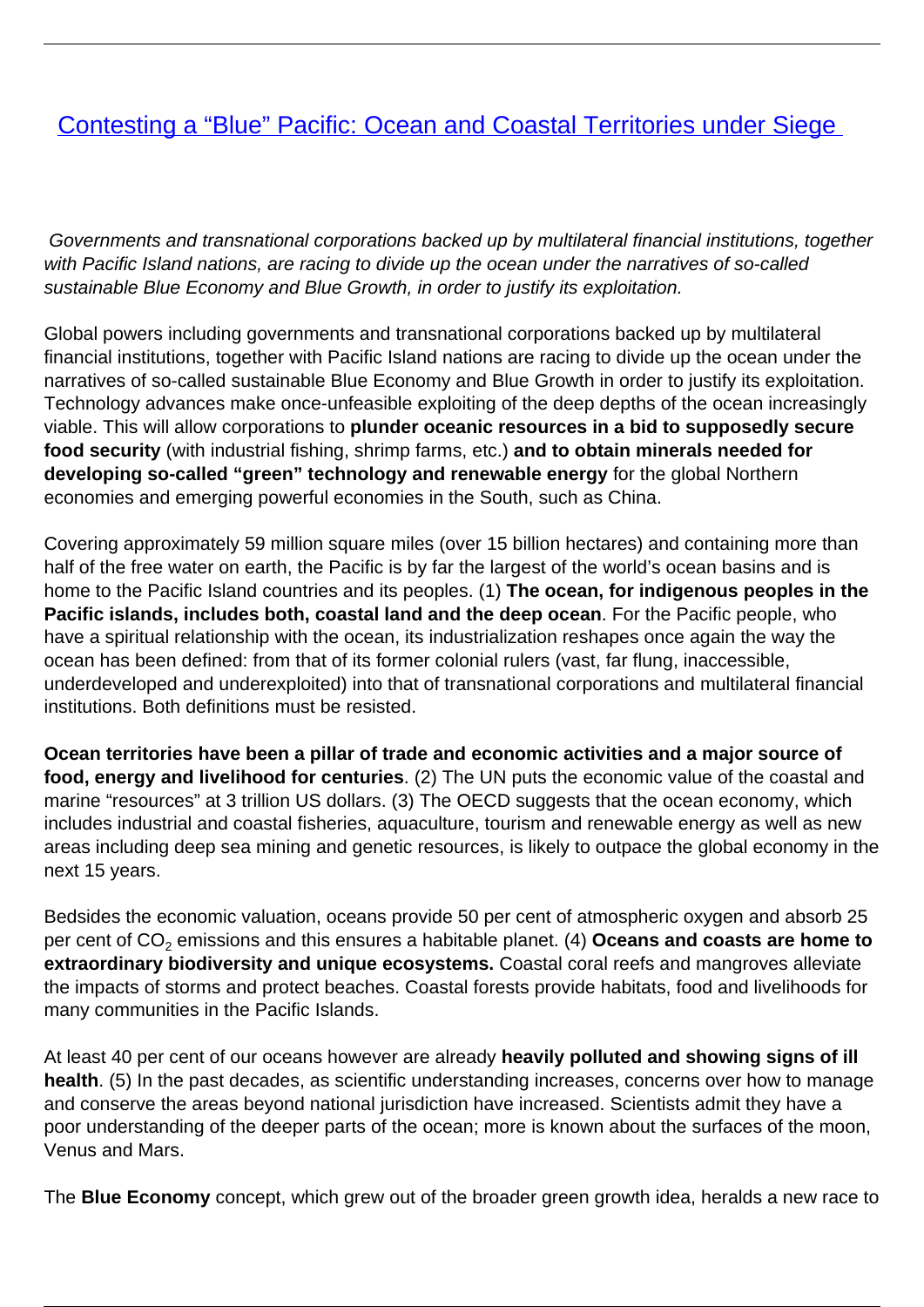carve up the Pacific, turning it into a crowded and disrupted space. Pacific state leaders are courted with economic gains that are a fraction of the value of the ocean resources that will be extracted. Already some Pacific Island governments, without the consent of their peoples, have **issued commercial as well as exploration licenses to significant parts of their territories for experimental mining of deep-sea minerals**. (6)These explorations pose serious threats to the ocean and coastal territories.

The prevailing perception, argued by many Pacific thinkers (7) and writers, is that smallness in terms of land size has meant that Pacific island countries are forever vulnerable, lacking power and therefore dependent on the former colonial powers, industrialized states or any country with technical resources, and new and emerging development partners, for their long-term survival. (8) However, that misleading perception should not enable our ocean territories to be handed over, destroyed or ceded to external interests.

## **Cautionary tale of deep-sea minerals and ocean's "untapped riches"**

The depletion of land-based minerals, with associated devastating impacts on forests and communities, coupled by a **higher demand for "green" technology** (9) **and infrastructure**, is set to make the ocean the next frontier for exploitation of minerals such as copper, lithium, rare earth minerals, cobalt, and manganese nodules. The exploitation of minerals on the sea floor at around 400 to 6000 meters below sea level is set to take place in the Pacific Ocean, the Indian Ocean and the Clarion Clipperton Zone. In total, the area covered by deep-sea minerals licenses is astonishing: over 1.3 million square kilometres of seabed (around 130 million hectares).

In the Pacific, **deep-sea mining is perceived as an imminent venture** with countries like Cook Islands, Kiribati, Nauru, Papua New Guinea (PNG) and Tonga, seen as some of the pioneers. Despite the experimental nature of the industry, **exploration has already begun** within the territorial waters of these countries. **PNG issued the world's first commercial license in 2012** which was set to commence exploitation in 2019. However, due to lack of investor interest in PNG's Nautilus Mineral Solwara project linked to the enormous risks and associated costs, the miner was forced to close operations after being de-listed from the Toronto Stock Exchange.

The elaboration of **a model legislation for Pacific Island countries sponsored by the European Union Commission** signalled the "readiness" of the Pacific. (10) Unsurprisingly, a review of this model legislation found that it focused more **on ensuring a clear licensing regime and conditions that are favourable to industry** rather than to ensure the defence of the Pacific peoples and their environments (11).

Industry has long argued that nothing lives deep in the ocean, but the very opposite is true. This framing of deep sea mining as having social and environmental low risks while ensuring a high return ignores several pertinent realities. For example, **we are just learning based on scientific evidence about the impacts that mining will have on the deep seabed and the waters there, while early impacts are being felt by coastal territories and villages less than 30 km away from some of these sites**. In addition, several studies have found that the economic value of minerals is highly speculative in nature due to the price fluctuations.

There is increasing evidence that deep-sea mining poses a grave **threat to the vital balance of different planet's functions**. Most studies also found that there will be little to zero recovery of biodiversity after depleting the mineral reserves. More disturbing is that given these industrial scale operations (both in terms of size, intensity and duration), the **results would be devastating** and its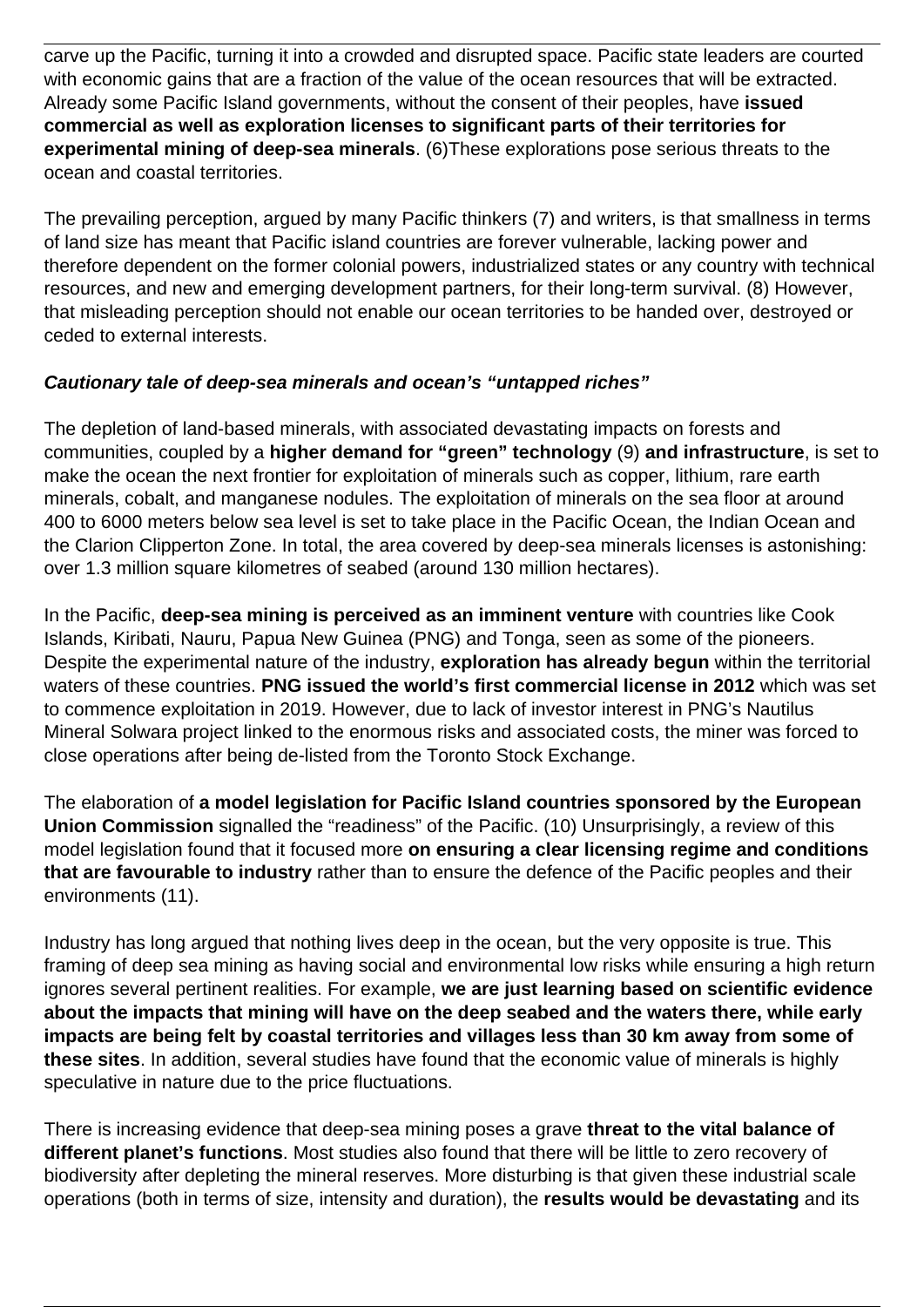effects would cover large areas of the ocean floor and beyond.

In the Pacific, **coastal communities in New Ireland and East New Britain in PNG are already experiencing the negative impacts** from the exploratory mining and drilling occurring 30-50 kilometres from their communities. Villagers have reported an increase in frequency of dead fish washed up on shore, including a number of deep sea creatures hot to the touch, as well as excessively dusty and murky waters.

## **Role of the Pacific Peoples Resistance**

Pacific Philosopher Professor Epeli Hauófa, in his paper Our Sea of Islands, argued that there are no more suitable people on this planet to be guardians of the world's ocean than those for who call it home: "Our roles as custodians in the protection and the development of our ocean is by no means a small task; it is no less than a major contribution to the well-being of humanity, a worthwhile and noble cause."

The irony cannot be ignored. In this era of climate change, **the Pacific People**, who have contributed the least to cause it and are acknowledged to be already bearing a disproportionate burden in terms of the effects, **are also now facing another attack of equivalent if not greater significance.**

Deep sea mining must be resisted. **In 2011, a collective** including feminist and community groups, regional non-governmental organisations and churches (12), **organized research and analysis** to better understand the implications of deep-sea minerals exploitation for the Pacific peoples and the ocean.

In 2012, **8,000 signatures were collected** to caution the Pacific Island Forum Leaders over deep sea mining, while in 2014 the Lutheran church issued a **signed petition representing over one million of its members to the PNG Government** over growing concerns about the impacts of this industry.

In Vanuatu, the collective, working closely with the Vanuatu Council of Churches and the Vanuatu Kaljoral Senta (cultural centre), persuaded the government to put a halt on the issuance of new licenses after it emerged that over a 140 licenses were issued without the prior knowledge of parliament and let alone the custodians of the ocean. Globally, activists from PNG and Fiji made an appeal in Brazil at the Rio + 20 Summit in 2012 and in Europe in 2014 to garner support for a ban on seabed mining. It took three years of lobbying and advocacy efforts with European partners, before the **European Parliament supported a moratorium in 2017 on deep-sea mining**. **Palau has placed a ban on commercial activities including fisheries and mining.** 

In addition, **the Fiji Government has recently announced a 10 year moratorium on deep sea mining** activities at the Pacific Islands Forum Leaders meeting. The moratorium was supported by the governments of Papua New Guinea and Vanuatu. Likewise, **the government of New Zealand has rejected applications for deep sea mining** within its territorial waters, whilst the governments of **the Northern Territory of Australia and Chile** have a ban in place against seabed mining.

Much of the shift to a more cautionary approach has been **the result of resistance by local communities supported by a wide cross section of actors** including concerned scientists, academics and civil society organizations.

The Pacific Network on Globalisation (PANG), [www.pang.org.fj](https://wrm.us9.list-manage.com/track/click?u=f91b651f7fecdf835b57dc11d&id=a6f8491ee7&e=d8e27bd4ab)